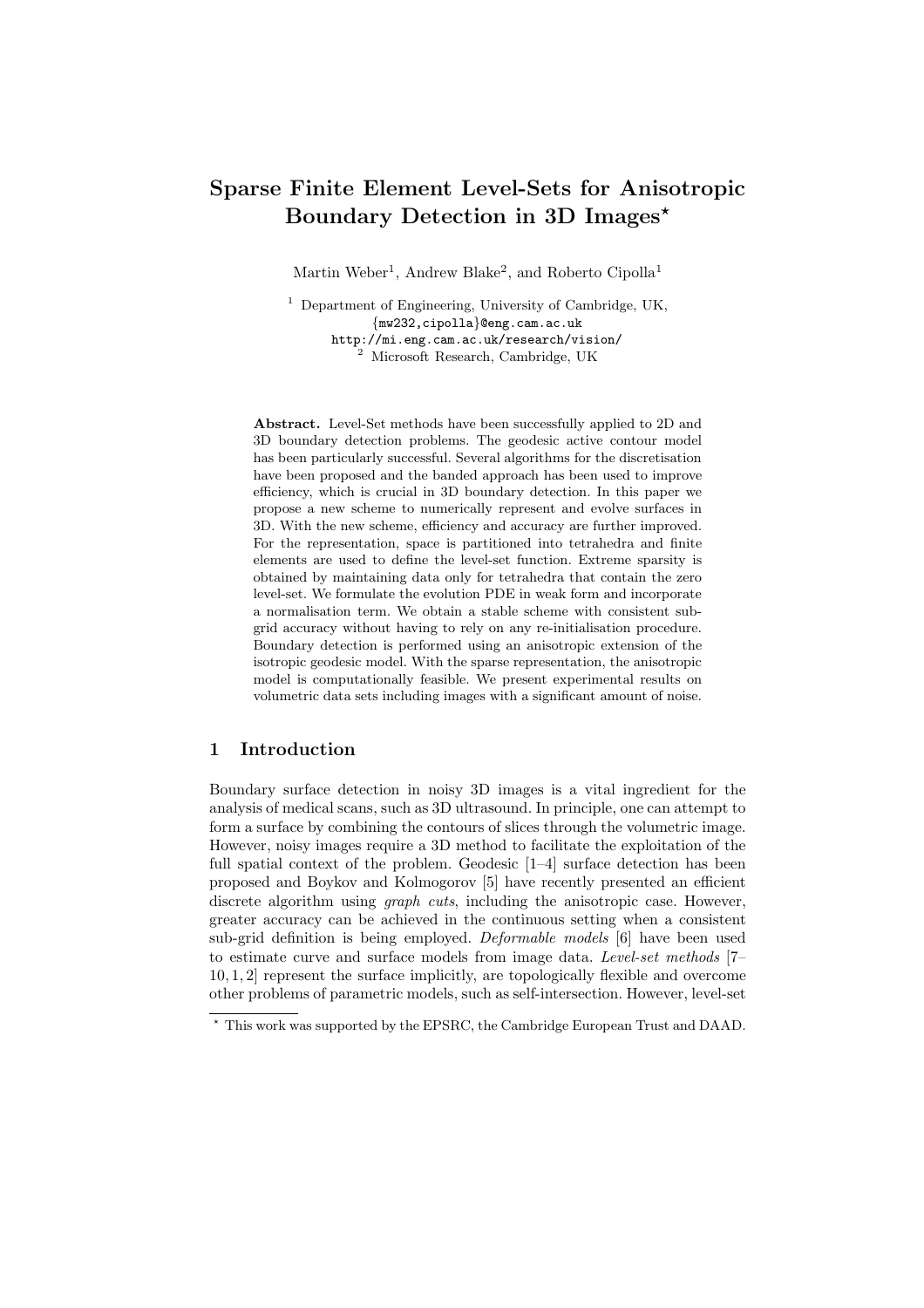implementations in 3D are computationally involved. Preusser and Rumpf [11] have proposed a level-set framework with cubical finite elements. However, their numerical representation is not sparse (all levels are evolved) which requires a computational power exceeding that of current PCs.

Level set-methods [7–10] introduce a level-set function  $\phi$ , to represent the interface  $\Gamma$  implicitly as the zero level-set:  $\Gamma := \phi^{-1}(0)$  where  $\phi : \mathbb{R}^3 \to \mathbb{R}$  is a Lipschitz-continuous, real valued function. The implicit representation links  $\phi$ (as the introduced *analytic entity*) with the *geometric entity*  $\Gamma: \phi \mapsto \Gamma(\phi)$  and allows for changes in the topology during the evolution (Figure 1). Furthermore, it was pointed out [12] that this relationship can be made one-to-one by imposing the signed distance constraint. That is, the constraint fixes the gauge freedom<sup>3</sup>. The conceptual advantage is then that  $\phi$  is (up to a sign) uniquely determined by Γ and that one can also write  $\Gamma \mapsto \phi(\Gamma)$ . In this way  $\phi$  gets the intrinsic geometric meaning as the distance function for  $\Gamma$ .



Fig. 1. Topological changes: stages of a geodesic evolution in the novel finite element scheme (starting from the top left). Three synthetic objects are to be detected. The evolution is initialised as a cube and splits automatically into the components. The generation of the hole inside the torus (bottom right) is an example of a topological change where the number of components remains unchanged (resolution  $40 \times 40 \times 40$ ).

#### 1.1 Differential minimisation and level-set evolution

For the evolution, one introduces an evolution parameter  $t \in R$  and  $\phi$  becomes time-dependent<sup>4</sup>. One starts with an initial function  $\phi(0,.)$  and prescribes an

<sup>&</sup>lt;sup>3</sup> the freedom of using any multiple  $\psi \phi$  in the place of  $\phi$  with any positive valued function  $\psi > 0$ .

 $^4$  One refers to the parameter  $t$  as  $\it time$  although it is not related to physical time.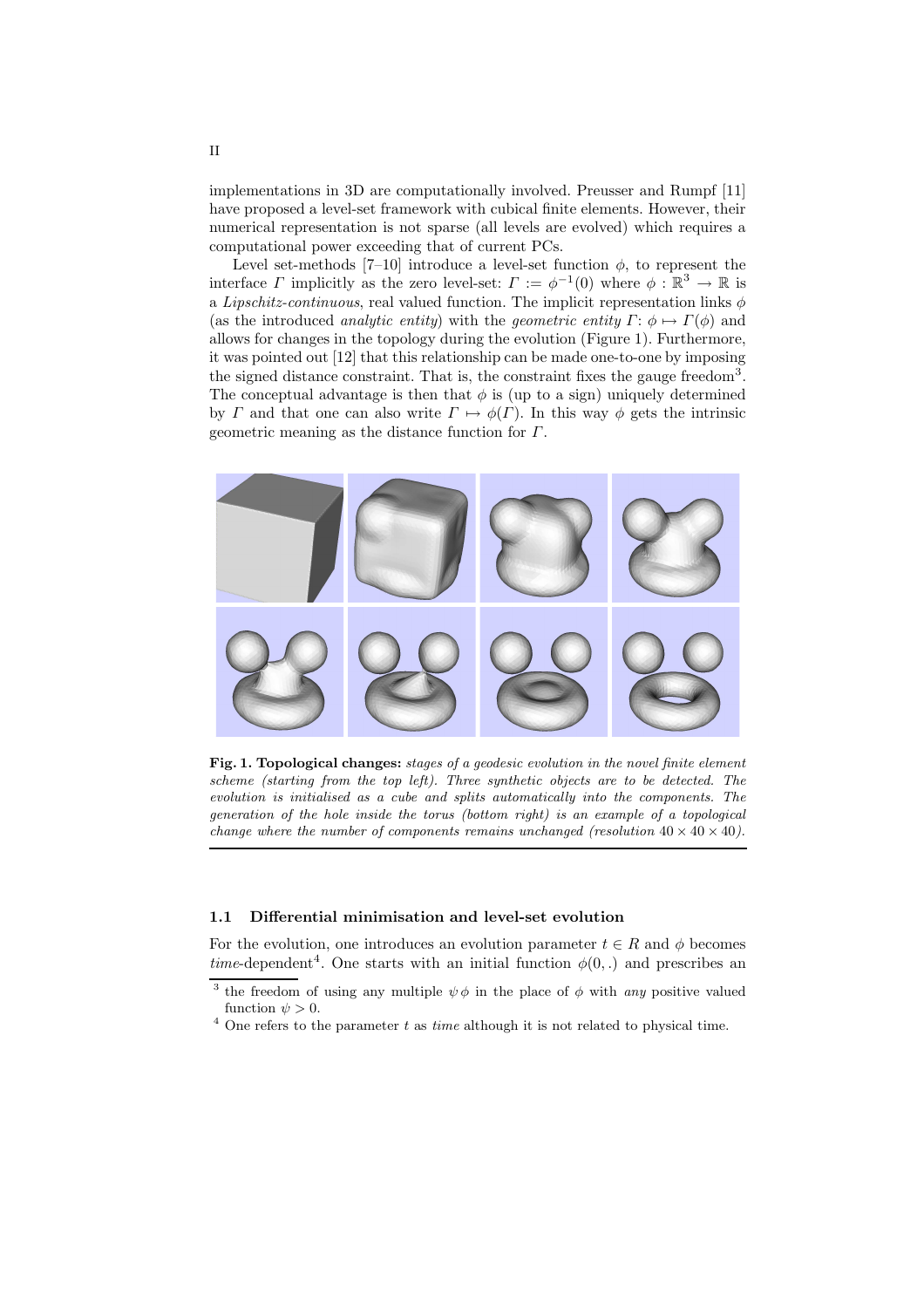evolution  $\phi(t,.)$ . In Section 2, we introduce a cost-functional C and define the evolution via gradient descent. The resulting evolution equation is a PDE:

$$
\frac{d\phi}{dt} = \beta \tag{1}
$$

where at the interface  $\Gamma$ ,  $\beta$  is the differential of the cost:  $\beta|_{\Gamma} := -\frac{\delta C}{\delta \phi}$  and is defined elsewhere in such a way as to maintain the signed distance constraint [12]. The signed distance constraint is well known for its desirable conceptual and numerical properties. Where  $\phi$  is differentiable, we have  $|\nabla \phi(x)| = 1$  and, for  $x \in \Gamma$  the particularly simple expressions for the *normal*  $N(x) = \nabla \phi(x) \in S^2$ and mean curvature  $\kappa(x) = \Delta \phi(x) \in \mathbb{R}$  along  $\Gamma$ .

#### 1.2 Previous level-set methods and numerical problems

In the following sections,  $u$  denotes the numerical representation of the level-set function  $\phi$ . The major issues for the numerical implementation of (1) concern efficiency, stability and accuracy. Improved efficiency and stability was obtained using sparse finite element level-sets, as we reported in [13]. Here we extend the 2D scheme to 3D and include anisotropic cost-functionals. One advantage of level-set methods over discrete methods is the potential for sub-grid accuracy.

Consistent sub-grid accuracy: sub-grid accuracy requires the definition of the level-set function inside each cell of the grid. Figure 2 details the standard way in which this can be achieved [12]. Unfortunately, this sub-grid definition has several problems:

- mixed polynomial degree: the standard representation (see Figure 2) singles out the directions of the coordinate axes (along which  $u$  is piece-wise affine). In the interior of the cell it is generally a cubic polynomial.
- tiling ambiguities: the graphical output of the implicit interface is not straightforward. To obtain a facet approximation, one employs so called iso*contour algorithms* ([10] p.425) such as the *marching cube algorithm*, in which case ambiguities in the tiling have to be resolved.
- sub-grid definition cannot be used for the evolution: the definition of curvature motion [8] inside a cell is problematic. To see this, let us assume that we have an initial signed distance function  $\phi$ . Then, curvature motion is simply given by the Laplacian:  $\beta = \Delta \phi$ . However, the Laplacian of the numerical representation u vanishes identically:  $\Delta u(x) = 0$  for any x inside the cell, independent of any node-values on the grid. This is related to the fact that  $u$  is affine along coordinate directions (alternatively, one can verify in Figure 2 that  $\Delta e_0 = 0$ , like any other nodal basis function). Therefore, the sub-grid definition cannot be used when the interface is evolved. Instead, one [8] computes differential operators (like the Laplacian) with finite difference operators on stencils that contain several cells. However, it is not entirely clear how the evolution in terms of finite difference operators is related to the sub-grid localisation of interfaces as defined in Figure 2.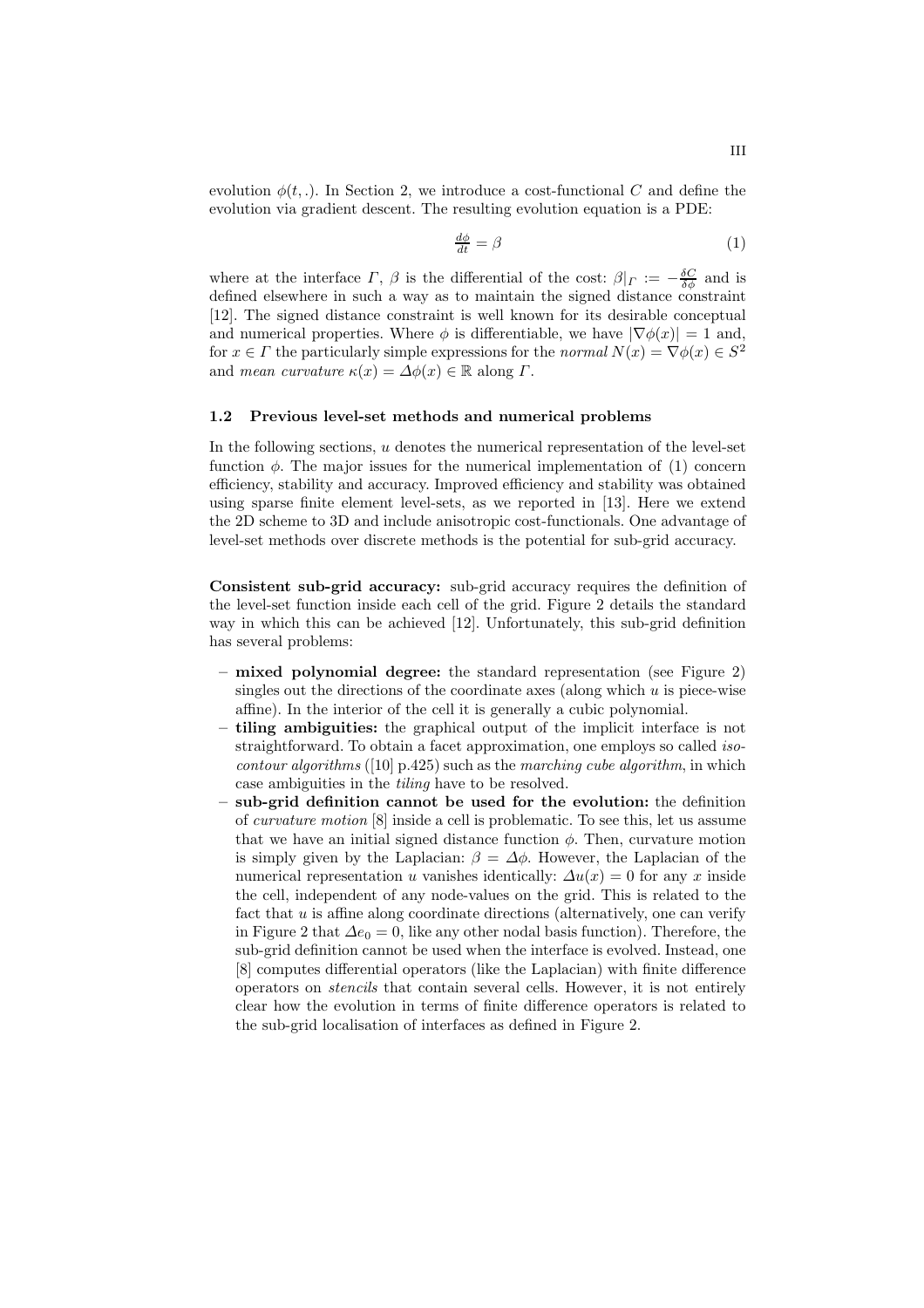

Fig. 2. Sub-grid definition: The figure illustrates the sub-grid definition of a level-set function u in terms of (a) cubical cells and (b) tetrahedral elements. (a) in the case of cubical cells, a product of functions that are affine in the direction of the coordinate-axes is used. One can express u as linear combination  $u = \sum_{i=0}^{7} u_i e_i$  of nodal basis functions  $e_i$ . For instance, the basis function for node 0 is:  $e_0(x) = (1-x_1)(1-x_2)(1-x_3)$ which evaluates to 1 at node 0 and vanishes on all other nodes. Unfortunately, the  $e_i$ (and hence u) are of mixed polynomial degree: along all coordinate axes they are affine but on the diagonal they are cubic polynomials. (b) tetrahedral elements are defined by the 4 nodes located at the vertices (1st degree case) and, 6 additional nodes at the edgemidpoints in the 2nd degree case. A general 1st or 2nd degree polynomial is prescribed by the values  $u_i$  at the nodes. Coordinate axes are not treated as special directions here.

These problems are resolved when simplices are used instead of cubical cells:

- $-$  fixed degree: inside each element, u is a polynomial of fixed degree.
- simple graphical output: with first degree simplex-elements, the interface inside each element is always a planar facet (Figure 3). Hence, no tiling ambiguity occurs and the output of the interface is straightforward.
- consistent use of the sub-grid definition in the evolution: the evolution equations are treated in weak formulation, which allows us to define the evolution equation consistently with the defined sub-grid accuracy.

# 2 Anisotropic interface optimisation

By adopting an interface optimisation formulation, we incorporate the prior knowledge/demand that the interface is a continuous boundary  $\Gamma$ . As is well known, this implies robustness to noise. The task is to find local minima of the cost

$$
C = \int_{\Gamma} \gamma \tag{2}
$$

which is a two-dimensional Lebesque integral of a density  $\gamma > 0$  (specified below) over the interface  $\Gamma$ . In the anisotropic case,  $\gamma$  depends not just on location but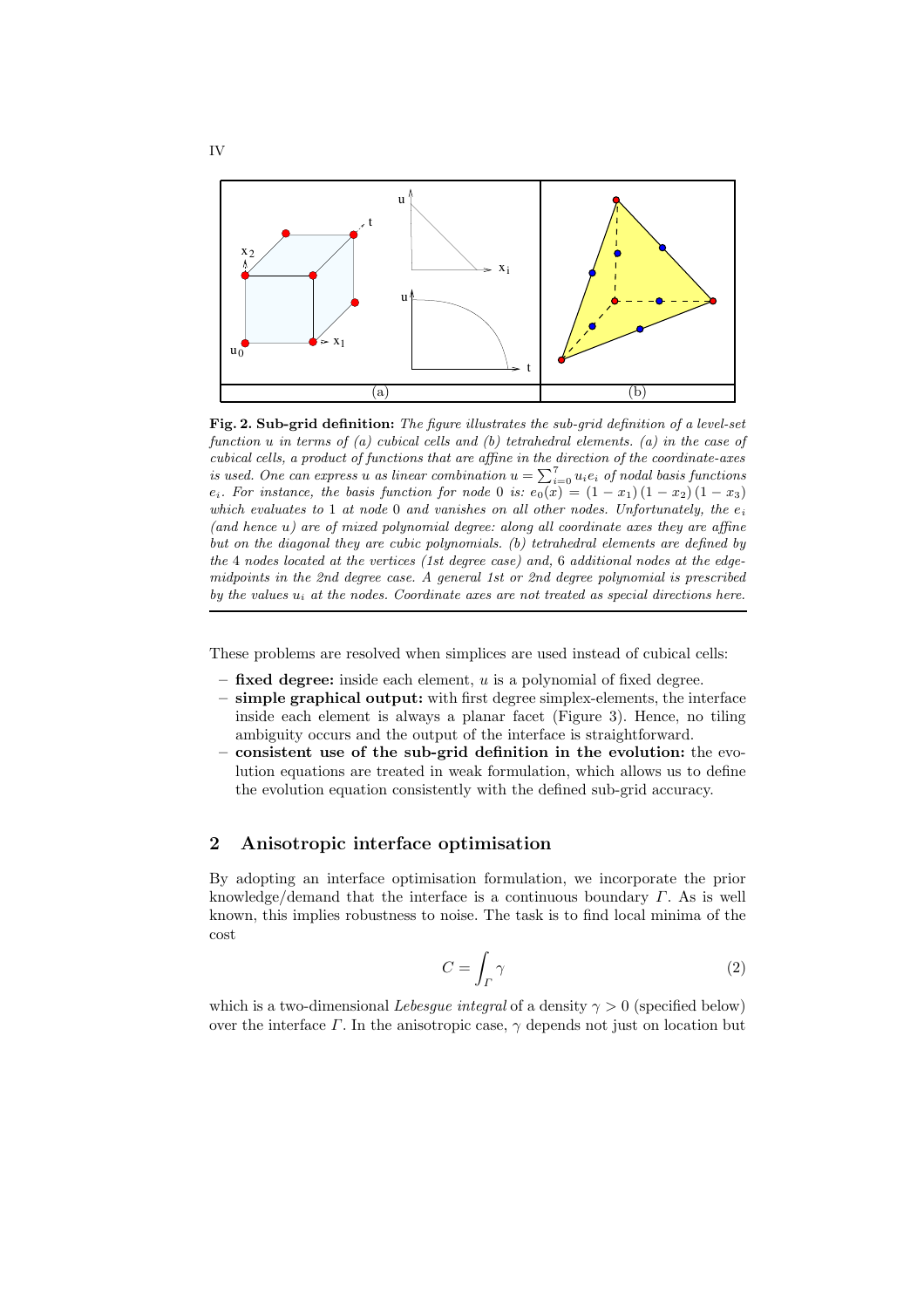

Fig. 3. Implicit facet in 3D: depending on the signs of the node-values, the implicit facet is either  $(a)$  a triangle (if one sign differs from the other three) or  $(b)$  a planar quadrangle (if there are two pairs of different signs).

also orientation. Global minima of (2) are trivial (sets of measure zero) unless additional constraints are imposed [5]. We follow here the strategy of interface evolution [7, 8] by deforming an initial interface to obtain local minima.

#### 2.1 Edge indication function

We denote the real-valued volumetric image by  $f : \mathbb{R}^3 \to \mathbb{R}$ . Edges are related to the gradient of f. In order to *quantify* the strength of edges, a function  $g$  is introduced. In the literature  $[14]$ , g is referred to as *edge indication function*. The particular functional form of  $q$  is not crucial. It is however essential that  $g \geq 0$  and usually g is monotonous with respect to feature gradient magnitude. We also adopt the convention to normalise  $g$  to have values in the unit interval [0; 1]. We let  $g(x)$  depend on the gradient magnitude  $|\nabla f(x)|$  and choose [15]:

$$
g := 1 - \exp\left(-\frac{a}{|\nabla f_{\sigma}|^q}\right) \tag{3}
$$

where  $f_{\sigma}$  denotes the smoothed version of the image f obtained by convolution of f with a Gaussian of width  $\sigma$ . Furthermore, a and q are real, positive constants that determine the response of the edge/feature detection.

In order to complete the definition of the edge detector function  $g$ , one can adjust the parameters  $a$  and  $q$  in (3) automatically to the image-data. For instance we determine  $a, q$  in such a way that the average gradient magnitude  $\langle |\nabla f_{\sigma}| \rangle$  over the image results in  $g = \frac{1}{2}$  and that the slope of g with respect to the gradient magnitude equals  $-1/\langle |\nabla f_{\sigma}|\rangle$  at this point. These are sensible choices which are invariant to the affine value-transformations of the image [16].

#### 2.2 An anisotropic density

In this section we define a cost  $C(\Gamma)$  for the boundary detection by specifying the density  $\gamma$  in (2). One viable density  $\gamma$  is obtained by simply choosing the edge indication function g itself:  $\gamma(x, N) = g(x)$ . In this case, one refers to the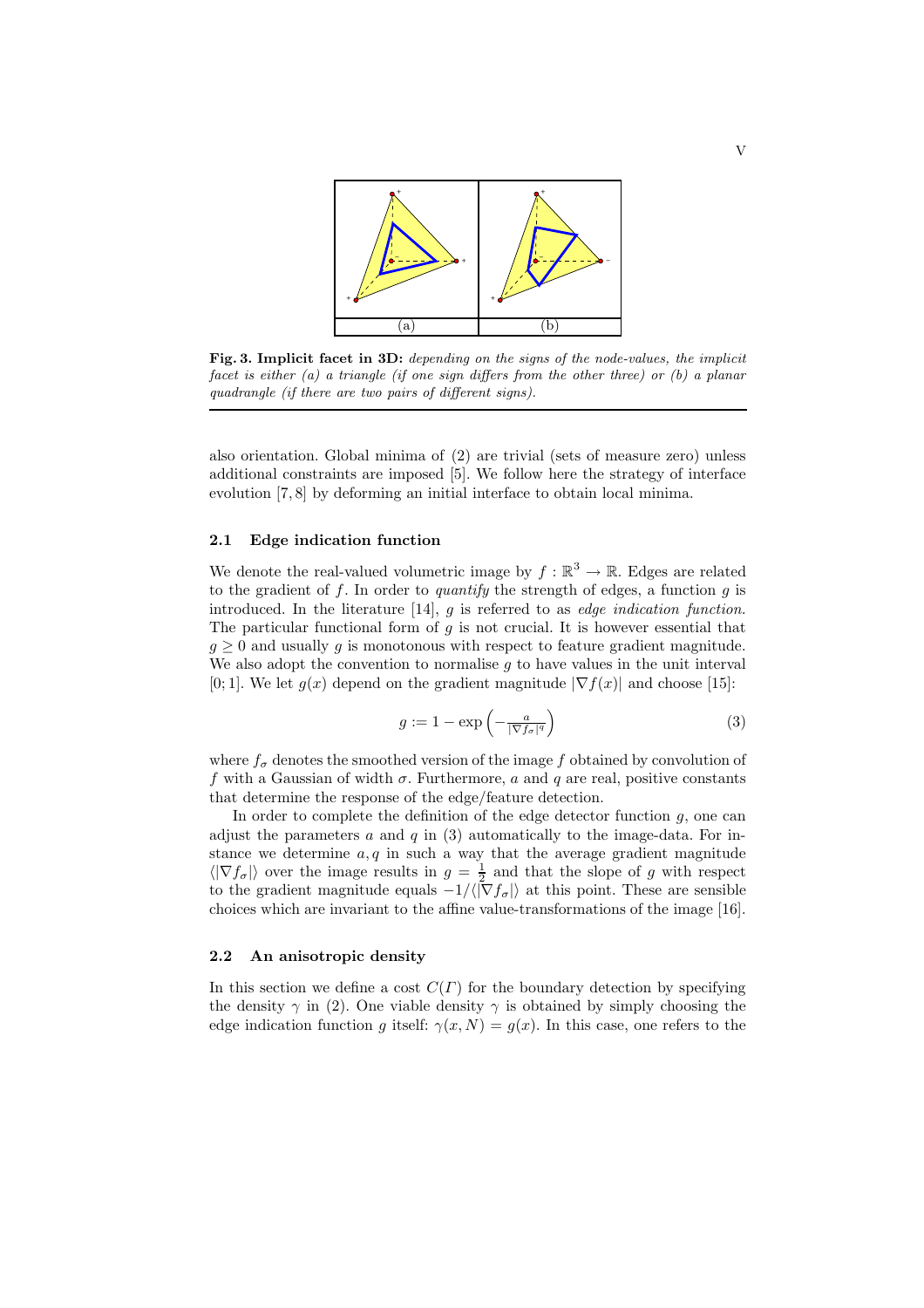density as *(isotropic)* Riemannian metric [17,9] since the cost  $C(\Gamma) = \int_{\Gamma} g$ is the Riemannian area. The attraction to the edges/features in the image is geometrically obtained by driving the evolution towards g-minimal surfaces.

This is the geodesic model, which is capable of detecting boundaries even in the presence of noise. However, the isotropic model is known to be sub-optimal. While the edge-strength is taken into account, the orientation information provided by  $\nabla f_{\sigma}$  is not utilised. We can further improve the performance of the geodesic boundary detection by including an orientation-dependent term. Formally, this means that we consider *anisotropic* densities  $\gamma$  which depend nontrivially on the orientation of the interface N.

Orientation-dependent terms have been used previously: Kimmel and Bruckstein [18] detect boundary-curves in 2D images using Laplacian zero crossings. However, their formulation requires additional regularising functionals and parameters which are needed to determine their relative strength. Instead, the formulation presented here is based on a single cost-functional that is to be minimised. Boykov and Kolmogorov [5] consider an anisotropic extension of the geodesic model in their discrete setting. In our continuous formulation, the anisotropic extension is conceptually straightforward with consistent sub-grid accuracy and computationally feasible due to the extreme sparsity of the representation.

We consider the general quadratic expression

$$
\gamma = \frac{1}{2} \langle N, N \rangle_G \tag{4}
$$

where G is a matrix-valued function and  $\langle N, N \rangle_G := N^\top G N$ . We use the edge detector  $g$  to define  $G$ :

$$
G := \mathbf{1} + \frac{g - 1}{|\nabla f_{\sigma}|^2} \nabla f_{\sigma} \otimes \nabla f_{\sigma}
$$
 (5)

where  $v \otimes v := v v^{\top}$ . This choice is motivated by the following properties:

- alignment case  $(\nabla f_{\sigma} \propto N)$ : we obtain  $GN = gN$ , which is equivalent to geodesic motion.
- non-alignment case  $(df_{\sigma} N = 0)$ : we obtain  $GN = N$ , equivalent to curvature motion.
- weak gradient case  $(\nabla f_{\sigma} \approx 0)$ : since  $g \to 1$ , we obtain  $G \to 1$  which results in curvature motion.

When compared to the isotropic geodesic motion, there is an additional aligning force. Figure 4 demonstrates the orienting force for the special case where  $g = 0$ . In this case (5) becomes  $G = \mathbf{1} - \frac{1}{|\nabla f|^2} \nabla f \otimes \nabla f$ . The following proposition (proved in [16]) quantifies the aligning property :

Proposition 1 Difference between the anisotropic and geodesic cost-functionals:

The difference between the cost functionals is given by  $\Delta C := 2 \int_T \gamma - \int_T g = \int_{\gamma} \Delta \gamma$  (here  $\Delta$  denotes differences, not the Lapacian) with the difference-density  $\int_{\Gamma} \Delta \gamma$  (here  $\Delta$  denotes differences, not the Lapacian) with the difference-density

$$
\Delta \gamma = \langle N, N \rangle_G - g
$$
  
=  $(1 - g)(1 - a)$  (6)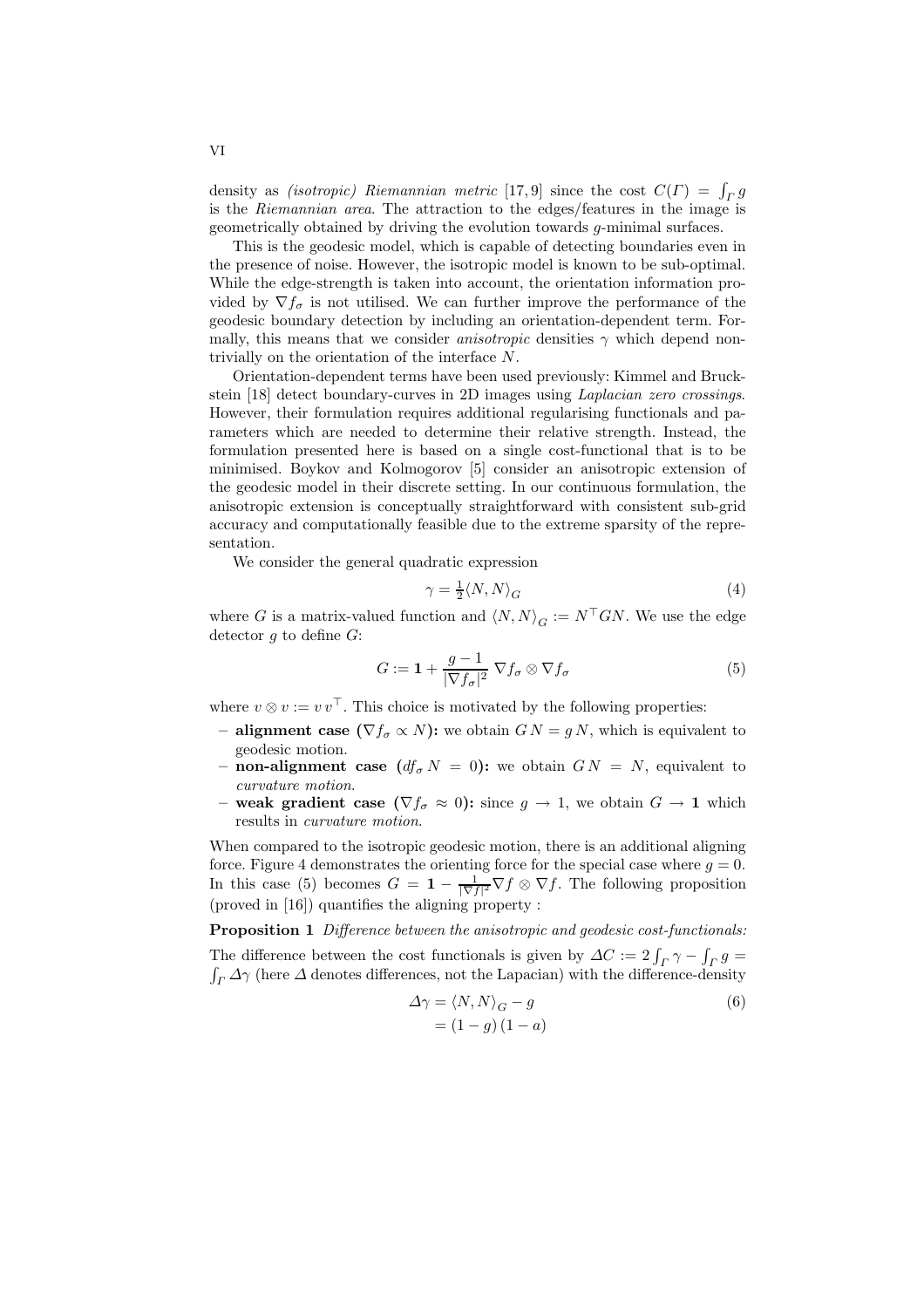with the aligning term  $a := \left\langle N, \frac{1}{|\nabla f_\sigma|} \nabla f_\sigma \right\rangle^2 \in [0, 1]$ . Consequently,

- $-\Delta\gamma \geq 0$ : hence an additional cost is present in the anisotropic density.
- $-\Delta\gamma \propto (1-g)$ : hence the orienting power is most pronounced at edges and vanishes in feature-free regions.
- $-\Delta\gamma \propto (1-a)$ : if the interface is aligned with the feature  $(a \approx 1)$  there is no additional cost; when the alignment is worst (i.e. orthogonal,  $a \approx 0$ ) the orienting force is maximal.



Fig. 4. Orienting motion: the figure illustrates the orienting property of quadratic motion  $\gamma = \frac{1}{2} \langle N, N \rangle_G$ . Orientation is prescribed here by selecting a distance map f and setting  $\tilde{G} := \mathbf{1} - \nabla f \otimes \nabla f$ . In this example, f is the distance from a circle. The interface is oriented by the evolution without being contracted or attracted to any features such as edges ( $|\nabla f| \equiv 1$ ). Rather, any initial interface is progressively aligned to the orientation prescribed by f. A temporary local 'folding' of the interface can be observed. This is related to the fact that the cost functional does not discriminate between  $N$  and  $-N$ ; however, the cost of transitions between the two possible alignments means that eventually there is one consistent alignment.

#### 2.3 Gradient descent for the anisotropic scheme

Surface evolution is defined as the gradient descent of the cost (2) with density (4). Using variational calculus, one can derive [16] the following result:

Proposition 2 Gradient descent of quadratic densities

The normal motion  $\beta|_{\Gamma} = -\frac{\delta C}{\delta \phi}$  for the gradient descent is given by

$$
\beta|_{\varGamma} = \operatorname{div} V \tag{7}
$$

$$
V = (G - \gamma \mathbf{1}) N \tag{8}
$$

where  $N$  is the surface normal. We call  $V$  the *descent-generating vector field*. The geodesic model is a special case in which  $G = 2 q \mathbf{1}$  and hence  $V = q N$ . Equation (7) has also been used by Vasilevskiy and Siddiqi in their flux maximising finite difference scheme [19]. Here, the vector filed  $V$  derives from  $(8)$  and we exploit equation (7) in our weak scheme. The fact that such a vector field exists is of prime importance to our scheme since it enables a straightforward application of Gauss's integral theorem for the weak formulation of Section 4.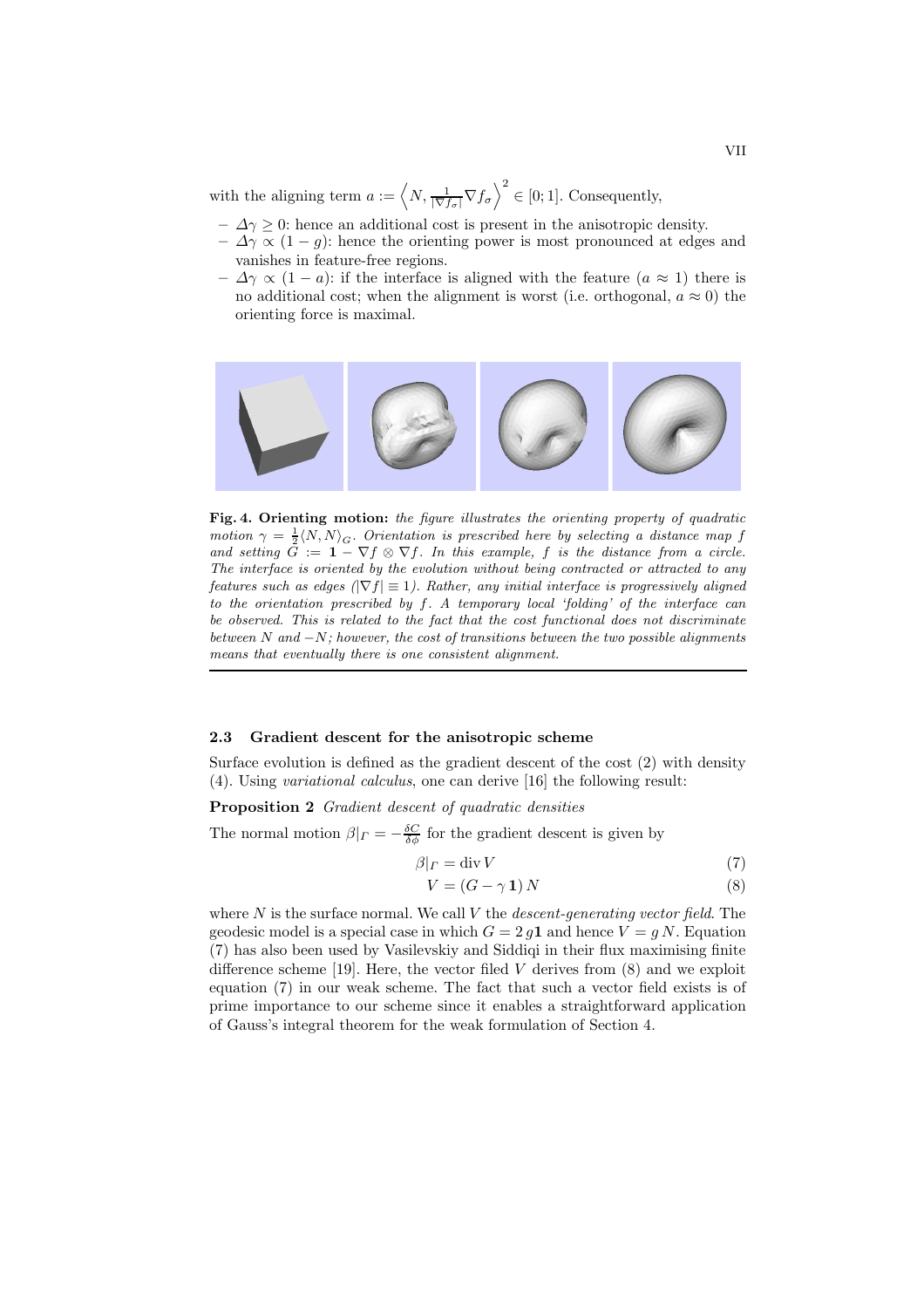#### 3 Sparse finite element representation

The new numerical representation  $u$  of the level-set function employs a sparse finite element complex [13]. For its definition in 3D, we have to partition space into tetrahedra.

#### 3.1 Partitioning of three-space into tetrahedra

Unfortunately, unlike in the 2D case, it is not possible to partition  $\mathbb{R}^3$  into standard 3-simplices. However, the methodology of [13] is not confined to standard simplices. Here, we obtain a convenient partitioning  $M$  of space as *Delaunay* tetrahedrisation [20] of the vertex-set  $(2\mathbb{Z}^3) \cup ((1,1,1)^{\top} + (2\mathbb{Z}^3))$ . A particularly convenient feature of this mesh is that all tetrahedra of the mesh have the same shape. Each element has two even  $(2\mathbb{Z}^3)$  and two odd  $(2\mathbb{Z}^3 + (1, 1, 1)^\top)$  vertices. For instance, the four vertices  $\{ (0\ 0\ 0)^{\top}, (2\ 0\ 0)^{\top}, (1\ -1\ 1)^{\top}, (1\ 1\ 1)^{\top} \}$ span a tetrahedron of the mesh M.

As in the 2D case [13], we restrict the actual numerical representation to the sparse simplicial sub-complex which consists only of those elements which contain the zero level-set. We call this minimal set the *active complex*  $A \subset \mathcal{M}$ .

#### 3.2 Finite elements for functional representations

The evolution equations of Section 4 involve the continuous functionals  $u$  and  $G_{ij}$  which have to be represented numerically. This is achieved with consistent sub-grid definition by using standard finite element methods [21]. We briefly describe the technique for  $u$  (every component of  $G$  is represented similarly).

u is a linear combination of nodal-basis functions:  $u(x) = \sum_j u_j e_j(x)$ . The nodes are located at the vertices that are contained in the active complex A. In the second degree case  $(p = 2)$ , additional nodes are inserted as in Figure 2b. Each node defines a nodal basis function  $e_i$ . Inside a tetrahedral element  $T \in \mathcal{A}$ ,  $e_j$  is defined as the unique [21] polynomial of degree p which evaluates to 1 at the node and vanishes on all other nodes:  $e_j(x_i) = \delta_{ij}$ . Note that  $e_j$  is a globally defined continuous function over the area  $\Omega$  covered by the active complex  $\mathcal{A}$ .

The fact that the integral over  $u$  is a linear map allows us to integrate efficiently by using linear combinations of pre-computed integrals over (products of) basis functions. In fact, this type of integration can be performed analytically [16] and we only need to store one real value  $u_i$  at each node. For first degree elements, each active element  $T \in \mathcal{A}$  contains one planar facet (Figure 3).

### 4 Surface evolution with sparse finite elements

We now show how a stable evolution can be defined to realise the gradient descent expression (7) in terms of the sparse representation. The sparse representation is updated in two stages: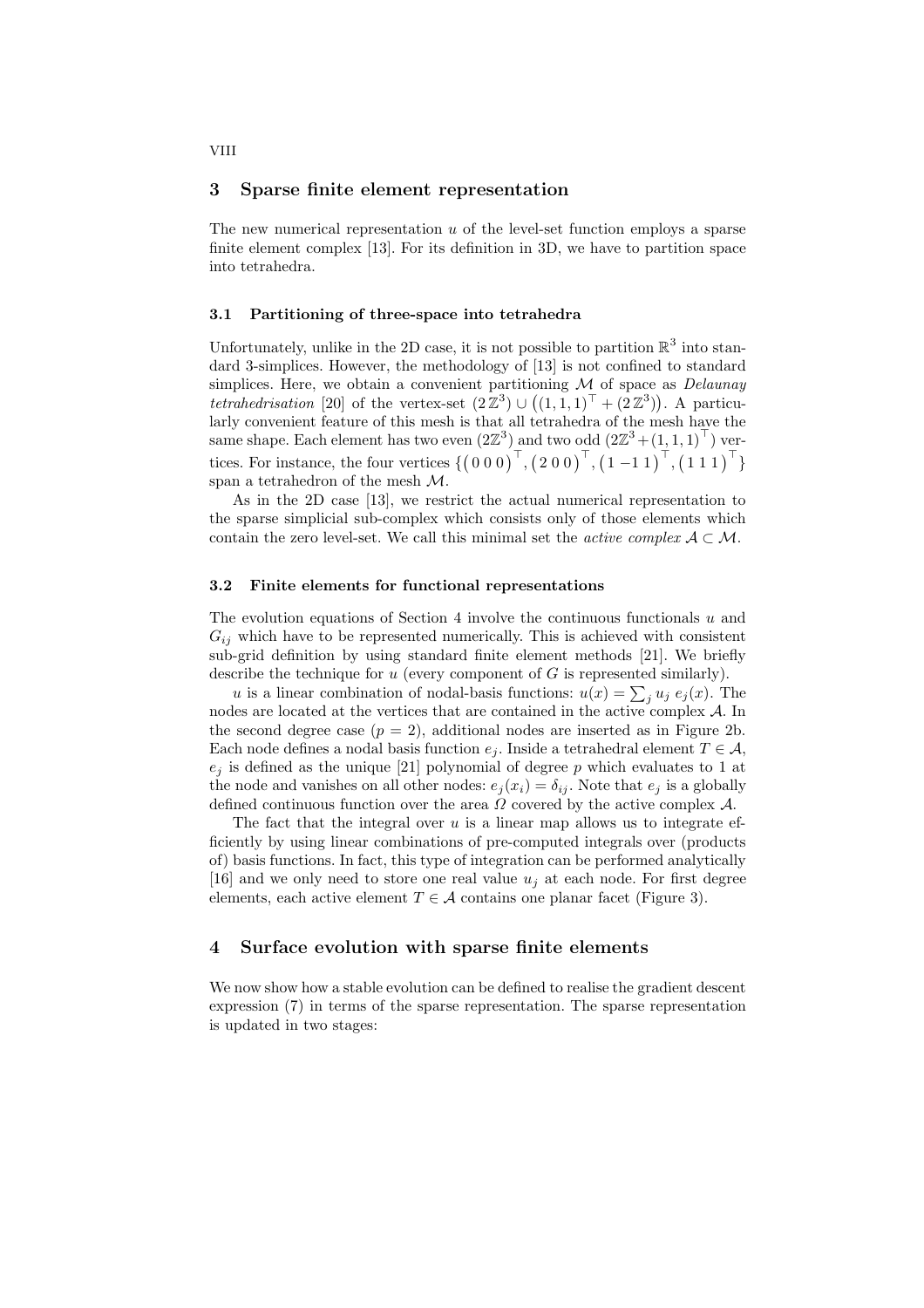- first, a differential update corresponding to a time-step  $\Delta t$  is performed. This alters the values of nodes  $u_i$ .
- secondly, the active complex  $A$  is updated to restore the minimal containing property. Elements that no longer contain the zero level-set are deleted while neighbouring elements get activated if the zero-level set has moved into their domain. As in the 2D case, the criteria that control the activation and removal of elements are simply obtained<sup>5</sup> and functional extrapolation is used to initialise newly activated nodes.

For the algorithmic details of this process, we refer to [13, 16]. The differential update with time-step  $\Delta t$ :  $u(t + \Delta t,.) = u(t,.) + v(t,.), v = \Delta t \beta$  combines two equations, which we formulate in weak form (Petrov Galerkin):

– the normalisation of the level-set function is maintained by demanding

 $\langle \nabla u, \nabla u \rangle - 1 = 0$ . This is formulated in the weak sense by

$$
z_1^i = \int_{\Omega} e_i \left( \langle \nabla(u+v), \nabla(u+v) \rangle - 1 \right) \tag{9}
$$

– the interface motion  $v - \Delta t \beta |_{\Gamma} = 0$  is formulated as

$$
z_2^i = \int_{\Omega} e_i \left( v - \Delta t \beta \right) \tag{10}
$$

Note that  $\langle \nabla u, \nabla u \rangle - 1 = 0$  (and likewise (9)) has a *flat direction* since it is invariant to any level-shift  $u \to u + c$ ,  $c \in \mathbb{R}$ . While this would complicate the use of the equation in isolation<sup>6</sup>, it is not a problem when the equation is combined with the interface motion equation (10).

If there are  $n$  active nodes, we have  $2n$  equations and determine the update v as the least-square solution to  $|z_1|^2 + |z_2|^2$ . This is a sparse, banded problem which we solve [13] by the *conjugate gradient method* [22].

The interface speed  $\beta_{\Gamma} = \text{div}V$  depends on second order derivatives, since V depends on  $N = \nabla u$ . In *strong form*, this causes the same problems as the finite-difference approach (Section 1.2) since the desired second order derivatives cannot be obtained from the sub-grid definition inside the elements and are ill defined at element-transitions. This problem is resolved in the weak formulation. Instead of having second order derivatives which are ill-defined at element transitions, we encounter boundary integrals (which we compute efficiently [16]). By Proposition 2, the gradient descent has a descent-generating vector field  $\beta = \text{div}V$ , hence we can apply Gauss's theorem and perform partial integration. This allows us to eliminate second order derivative operators in (10):

$$
\int_{\Omega} e_i \beta = \int_{\partial \Omega} e_i \langle V, V \rangle - \int_{\Omega} d e_i V \tag{11}
$$

where V denotes the normal along the boundary  $\partial\Omega$ . The right hand side does not contain any second order derivatives of the level-set function.

 $5$  This reduces to the task of determining if a boundary-face of  $A$  (a triangle) contains any part of the zero level-set. For  $p = 1$  this simply depends on whether all signs of  $u_j$  at the nodes of the triangle agree.

 $6$  This equation is used in some re-initialisation schemes [8].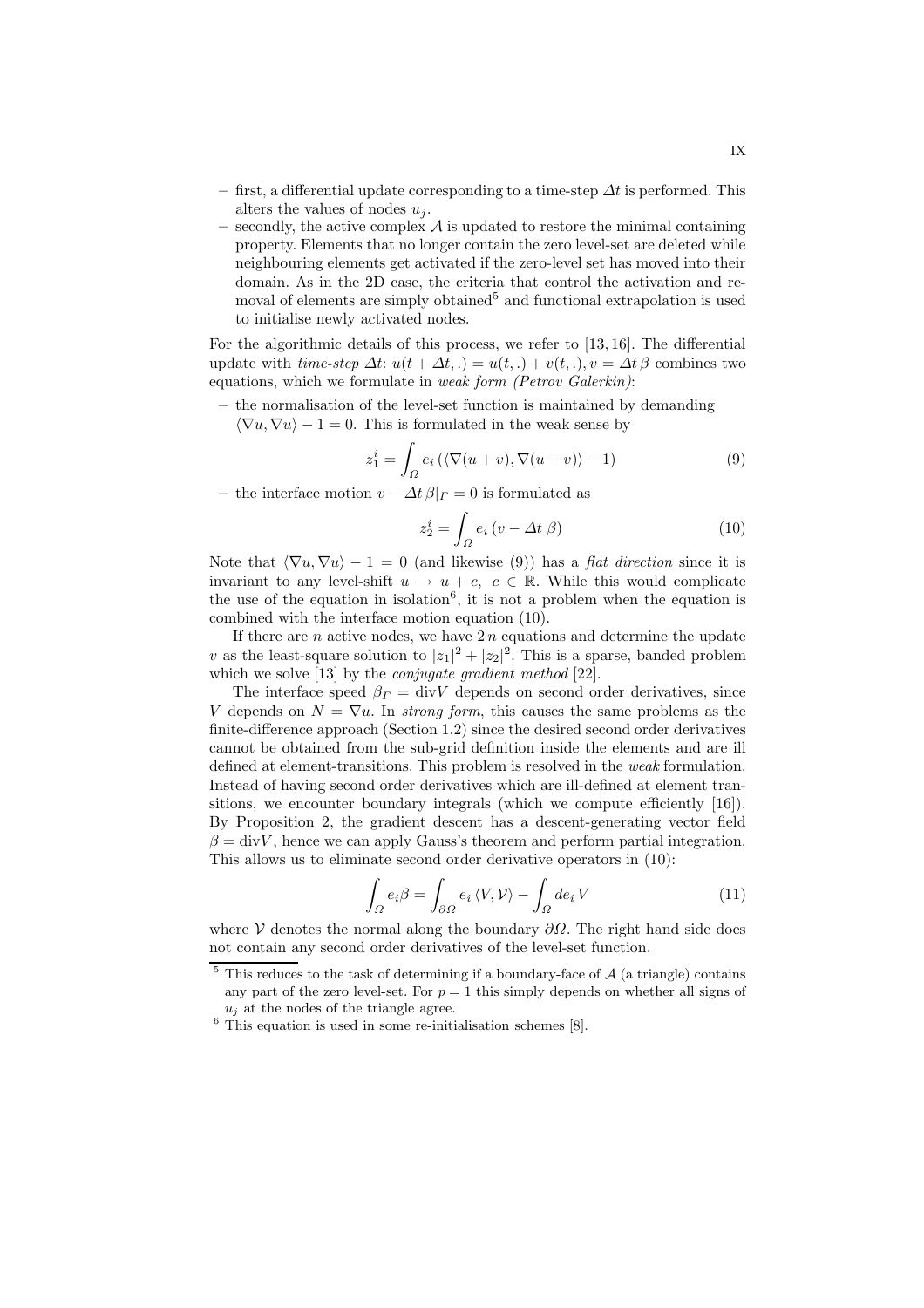## 5 Experimental results

In this section, we apply the new method to real medical image data. Figures 5 and 6 illustrate results of the boundary detection (white-grey matter boundary) based on MRI scans<sup>7</sup>. Figure 7 shows the detection of the vessel-system in a 3D ultrasound scan of a liver<sup>8</sup>. The ultrasound data shows a significant amount of noise and the detection of the vessel-contours in the slice requires a 3D method which which takes the full spatial context into account.

For all examples, we used 1st degree elements (i.e.  $p = 1$ ) and determined the constants  $a, q$  of (3) automatically, as described in Section 2.1.



Fig. 5. Cortical brain structure: (a) displays a slice through the volumetric MRI data. (b) and (c) show views of the VRML model created by the described method.

# 6 Conclusion and future work

We presented a novel sparse finite element scheme and applied it to boundary detection problems in 3D images. The geodesic model was extended to include quadratic densities. The performance of the geodesic model was improved by this anisotropic extension and the aligning force was analysed.

Boundary detection was formulated as interface optimisation problem and gradient-descent was used for the differential minimisation. A key observation was the existence of a *descent-generating vector field* which simplified the weak formulation of the evolution. This had several numerical advantages: first degree elements were sufficient for the evolution, a consistent sub-grid definition was established and extreme sparsity was obtained since no additional elements were required to define the evolution. Like in the 2D case, numerical stability was obtained by incorporating a normalising term into the evolution equation with no need for re-initialisation. Applications of the method to synthetic and real data were presented and the robust performance in the case of noisy images was confirmed experimentally. With the efficient representation, high resolution boundary detections were feasible on a standard laptop computer.

Future work will include the implementation of the second degree scheme and the inclusion of further application-specific types of optimisation problems.

X

<sup>7</sup> sources: http://www.bic.mni.mcgill.ca/brainweb/, http://www.wbic.cam.ac.uk

 $^8$  source: http://svr-www.eng.cam.ac.uk/~rwp/stradx/sample\_data.html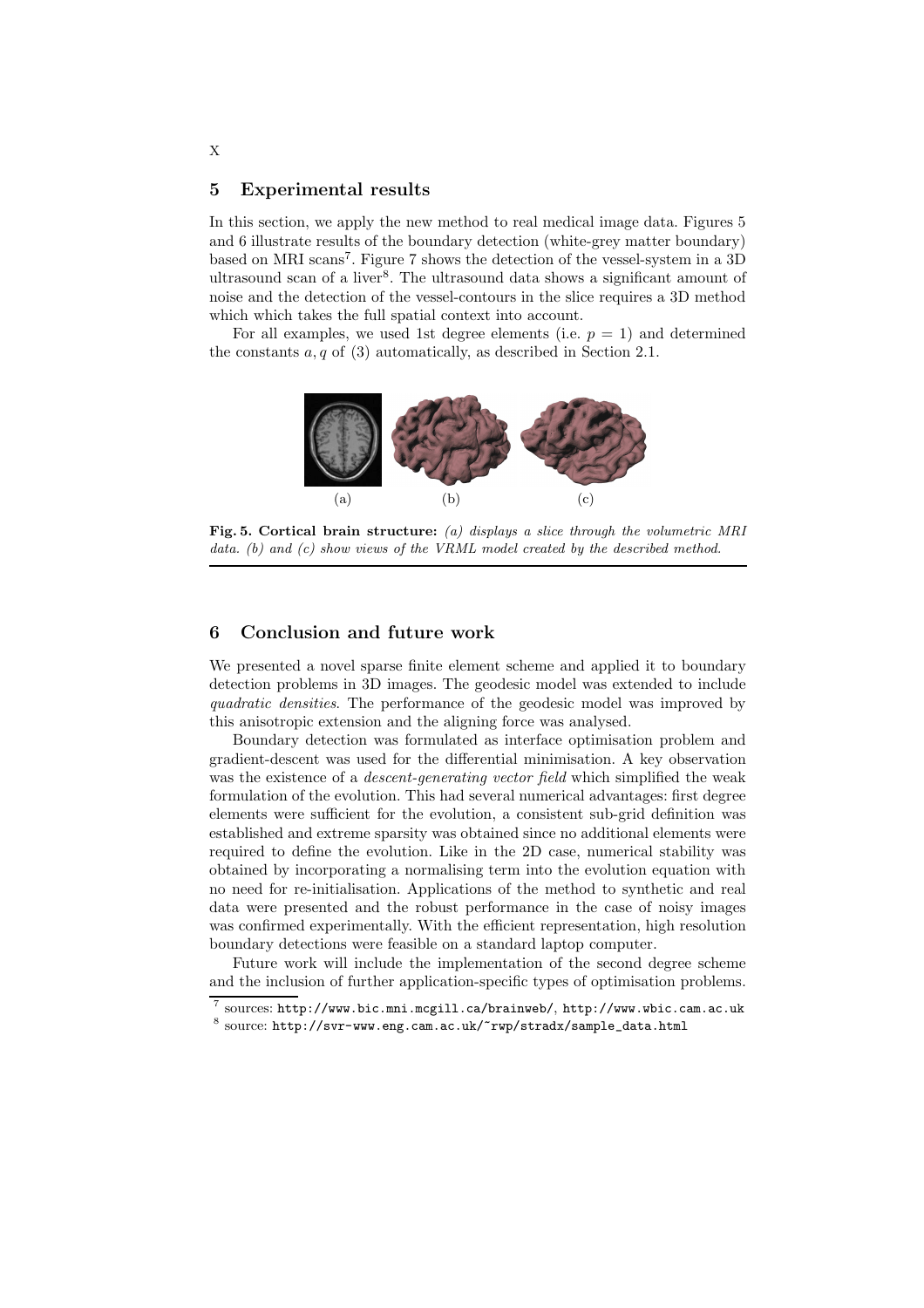

Fig. 6. MRI-brain scan: the cortical brain structure is detected from an MRI-image, using the quadratic cost. The evolution was initialised by a sphere located in the area of white matter and inflated with the aid of a balloon force  $(c = -0.1)$ . (a) shows a projective view of the obtained surface and in (b) a section of the 3D interface is superimposed on the corresponding slice of the input-image.



Fig. 7. Ultrasound scan of a liver (vessel system): boundaries of the vessel system are detected in an ultrasound scan. The evolution was initialised by a sphere located inside one of the vessels. (a) shows a projective view of the obtained surface and in (b) a section of the 3D interface is superimposed on the corresponding slice of the input-image. The boundary was detected successfully, despite the considerable amount of noise.  $\sigma = 5$  was used to smoothen the intensity and quadratic evolution with additional balloon force  $c = -0.1$  was employed. A similar result could not have been obtained by considering slices in isolation.